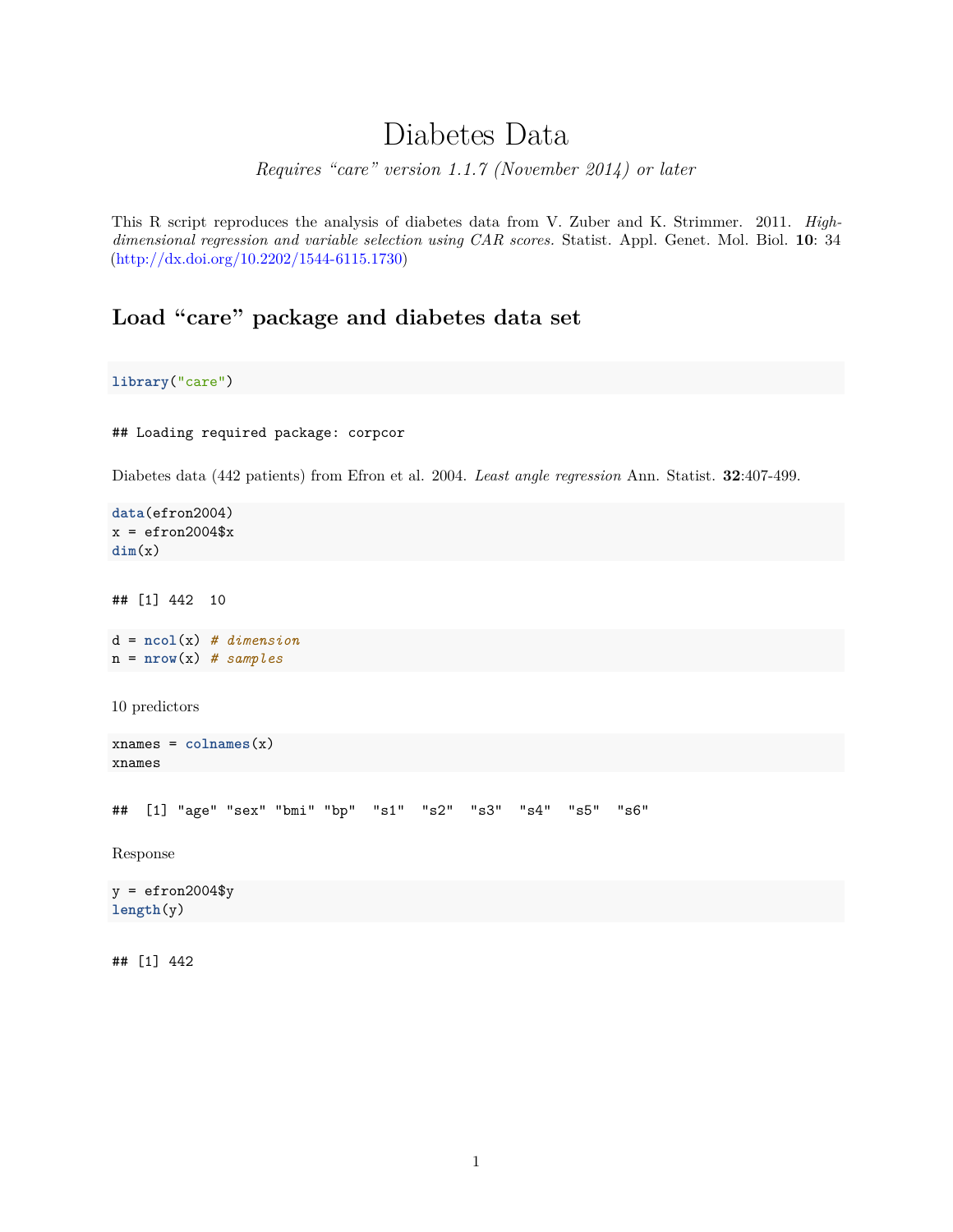#### **Comparison of linear regression models**

Ordering of predictors according to CAR score:

```
car = carscore(x, y, lambda=0) # no shrinkage estimation needed as n>>d
ocar = order(car^2, decreasing=TRUE)
xnames[ocar]
```
## [1] "bmi" "s5" "bp" "s3" "s4" "s6" "sex" "age" "s2" "s1"

Regression coefficients for models with increasing number of predictors:

```
car.predlist = make.predlist(ocar, numpred = 1:d, name="CAR")
cm = slm(x, y, car.predlist, lambda=0, lambda.var=0, verbose=FALSE)
bmat= cm$coefficients[,-1]
bmat
```

| ## |              | age           | sex                                                      | bmi                           | bp | s1        | s2            |
|----|--------------|---------------|----------------------------------------------------------|-------------------------------|----|-----------|---------------|
|    | $##$ CAR. 1  | 0.000000000   |                                                          | 0.0000000 0.5864501 0.0000000 |    | 0.0000000 | 0.00000000    |
|    | $##$ CAR. 2  | 0.000000000   |                                                          | 0.0000000 0.4169792 0.0000000 |    | 0.0000000 | 0.00000000    |
|    | $##$ CAR.3   | 0.000000000   |                                                          | 0.0000000 0.3725089 0.1620028 |    | 0.0000000 | 0.00000000    |
|    | $##$ CAR. 4  | 0.000000000   |                                                          | 0.0000000 0.3429868 0.1665741 |    | 0.0000000 | 0.00000000    |
|    | $##$ CAR. 5  | 0.000000000   |                                                          | 0.0000000 0.3462594 0.1659129 |    | 0.0000000 | 0.00000000    |
| ## | CAR.6        | 0.000000000   |                                                          | 0.0000000 0.3423566 0.1604471 |    | 0.0000000 | 0.00000000    |
|    | $##$ CAR. 7  |               | 0.000000000 -0.1446828 0.3199577 0.1925611               |                               |    | 0.0000000 | 0.00000000    |
|    | $##$ CAR. 8  |               | $-0.009891500 - 0.1436770 0.3200061 0.1946733$           |                               |    | 0.0000000 | 0.00000000    |
|    | $##$ CAR. 9  |               | $-0.004889985 - 0.1446359 0.3264617 0.1975168$           |                               |    | 0.0000000 | $-0.08850379$ |
| ## | CAR.10       |               | $-0.006184366 -0.1481322 0.3210963 0.2003705 -0.4893188$ |                               |    |           | 0.29447786    |
|    |              |               |                                                          |                               |    |           |               |
| ## |              | s3            | s4                                                       | s5                            | s6 |           |               |
|    | $##$ CAR. 1  | 0.00000000    | 0.00000000 0.0000000 0.00000000                          |                               |    |           |               |
| ## | CAR.2        | 0.00000000    | 0.00000000 0.3798445 0.00000000                          |                               |    |           |               |
|    | $\#$ # CAR.3 | 0.00000000    | 0.00000000 0.3359408 0.00000000                          |                               |    |           |               |
|    | $##$ CAR. 4  | $-0.11980188$ | 0.00000000 0.2995634 0.00000000                          |                               |    |           |               |
| ## | CAR.5        | $-0.16878609$ | $-0.084932760.33131580.00000000$                         |                               |    |           |               |
| ## | CAR.6        |               | $-0.17049323 - 0.09089434 0.3258394 0.02662381$          |                               |    |           |               |
| ## | CAR.7        |               | $-0.21558569 -0.06935615 0.3073028 0.04019060$           |                               |    |           |               |
|    | $\#$ # CAR.8 |               | $-0.21392826$ $-0.06821105$ 0.3082486 0.04165875         |                               |    |           |               |
| ## | CAR.9        | $-0.15479060$ | 0.04351624 0.2852709 0.04269798                          |                               |    |           |               |

Plot regression coefficients:

```
plot(1:d, bmat[,1], type="l",
 ylab="estimated regression coefficients",
 xlab="number of included predictors",
  main="CAR Regression Models for Diabetes Data",
 xlim=c(1,d+1), ylim=c(min(bmat), max(bmat)))
for (i in 2:d) lines(1:d, bmat[,i], col=i, lty=i)
for (i in 1:d) points(1:d, bmat[,i], col=i)
for (i in 1:d) text(d+0.5, bmat[d,i], xnames[i])
```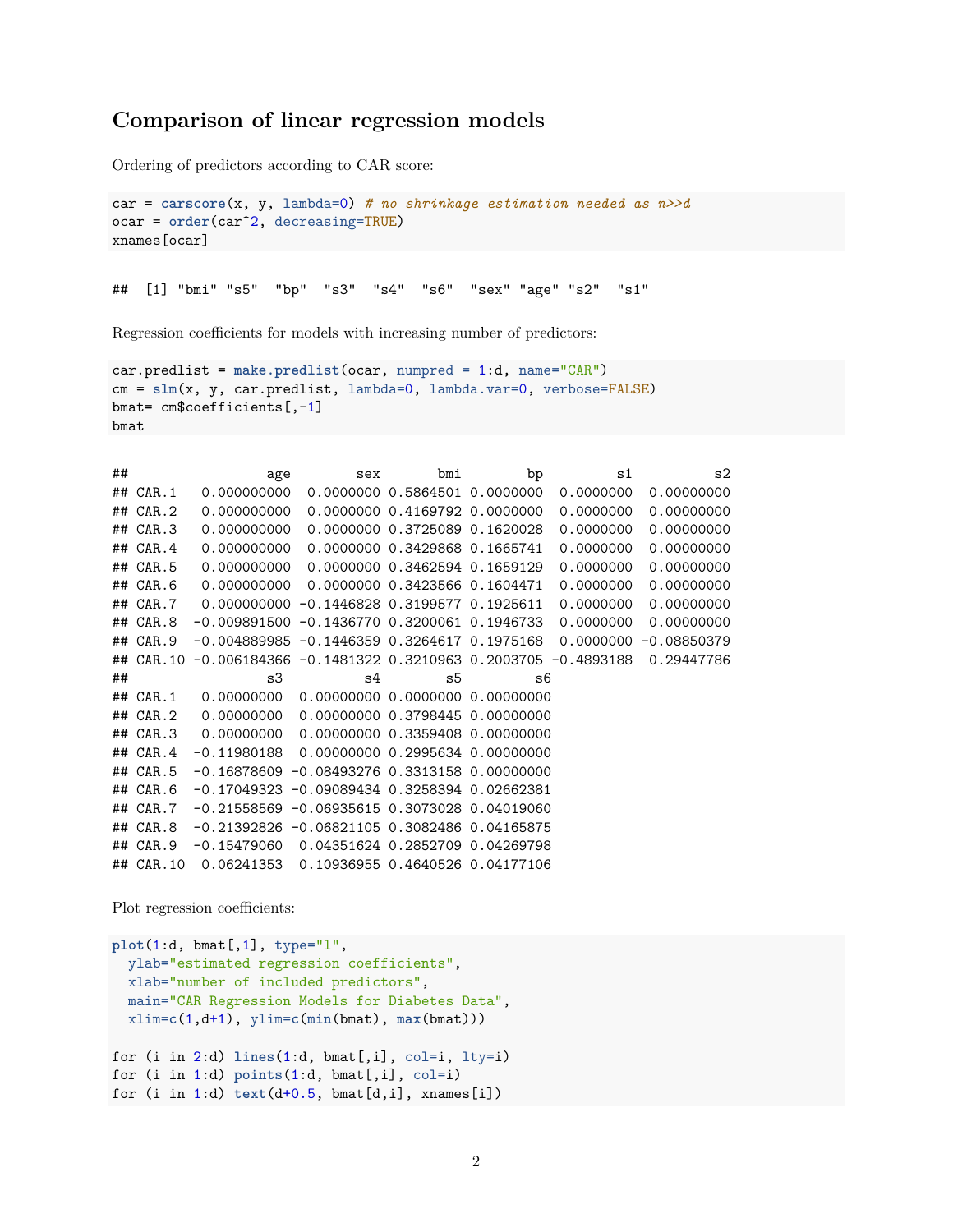

## **CAR Regression Models for Diabetes Data**

number of included predictors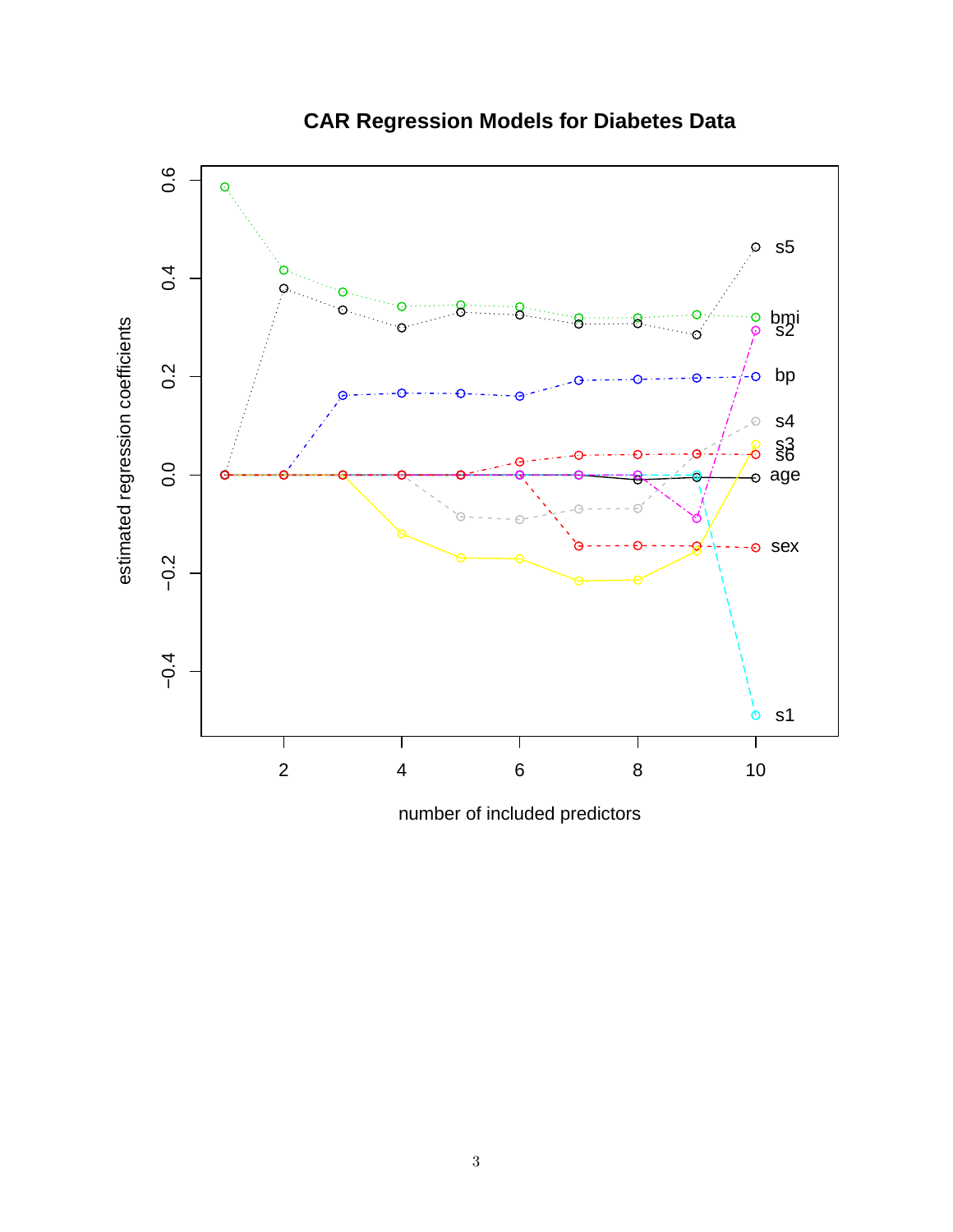#### **Estimate prediction errors by crossvalidation**

```
library("crossval")
```

```
K=10 # number of folds
B=50 # number of repetitions
```
Prediction function used in crossvalidation: Rank by CAR scores, then fit and predict using a specified number of predictors (note this takes into account the uncertainty in selection and ordering of the predictors)

```
predfun = function(Xtrain, Ytrain, Xtest, Ytest, numVars)
{
  # rank the variables according to squared CAR scores
  car = carscore(Xtrain, Ytrain, verbose=FALSE, lambda=0)
  ocar = order(car^2, decreasing=TRUE)
  selVars = ocar[1:numVars]# fit and predict
  slm.fit = slm(Xtrain, Ytrain, predlist=list(selVars), verbose=FALSE,
       lambda=0, lambda.var=0)
 Ynew = predict(slm.fit, Xtest, verbose=FALSE)
  # compute squared error risk
 mse = mean( (Ynew - Ytest)^2)
  return(mse)
}
```

```
Perform crossvalidation:
```

```
numpred = 1:10 # number of predictors
set.seed(12345)
cvsim = lapply(numpred,
  function(i)
  {
   cat("Number of predictors:", i, "\n")
   cvp = crossval(predfun, x, y, K=K, B=B, numVars = i, verbose=FALSE)
   return( cvp$stat.cv )
  }
)
```
## Number of predictors: 1 ## Number of predictors: 2 ## Number of predictors: 3 ## Number of predictors: 4 ## Number of predictors: 5 ## Number of predictors: 6 ## Number of predictors: 7 ## Number of predictors: 8 ## Number of predictors: 9 ## Number of predictors: 10